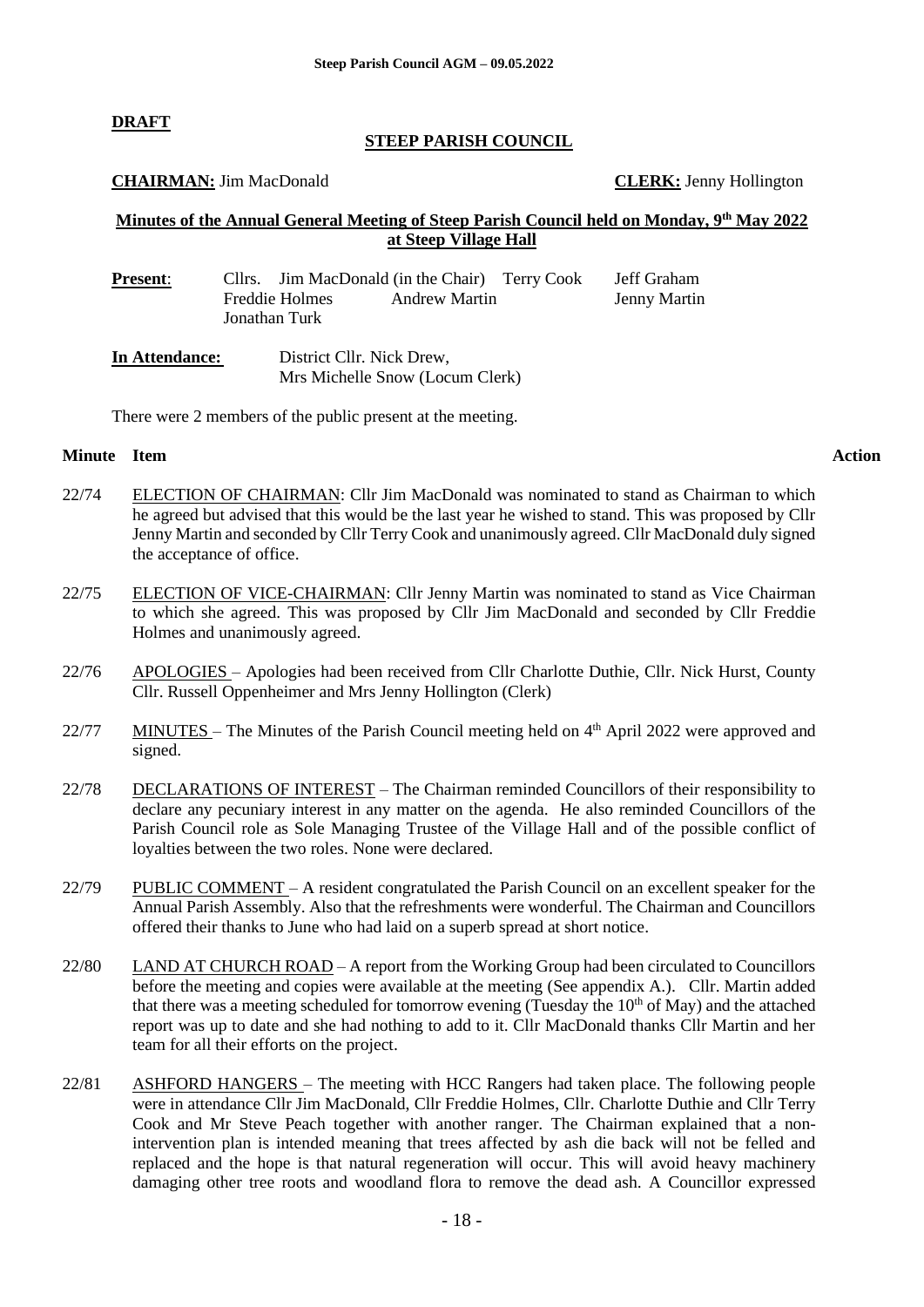concern that the woodland would be extremely bare after the ash had died and a proactive approach was required as areas of the Ashford Bowl were visible from the village. Cllr MacDonald explained that the natural regeneration plan was not set in stone, so the plan could change in the future if needed. However after the storms of 1987 natural regeneration occurred so it is hoped that the woodland will continue to regenerate as it has done previously. It was also noted that HCC funds were limited and were not readily available for these types of projects.

- 22/82 WEBSITE- Cllr Martin explained that the website was old fashioned and not fit for purpose. It was also noted that independent advice was needed and 3 quotes should be sought. It was agreed that Cllr JG/AM Graham would speak to Mr Mike Robinson for advice as he works in the IT industry. Cllr A Martin advised that Bedales school may be able to provide some assistance. *Cllr A Martin is going to speak to Bedales and Cllr Graham is going to speak to Mr Robinson and both are to report back to the next meeting.*
- 22/83 ROADS AND TRAFFIC – To note the installation of the new Speed Indictor Device (SID) on Bell Hill. The sign has been successfully installed and rotated. The Councillors advised that they have not Clerk/ yet seen the data reports for the SID. *It was agreed that the reports would be presented at the next*  FH *meeting.*

*Further to the Annual Parish Assembly Cllr F Holmes agreed to follow up these issues with Cllr R Oppenheimer and the new highways engineer.*

22/84 INSURANCE – The Chairman advised that the Clerk was gathering three quotes and the renewal date was the end of May. He added that it was essential that the insurance was in place due to the Queen's Platinum Jubilee. Cllr MacDonald proposed that this be delegated to the clerk, with sight being given to two councillors prior to purchase. This was unanimously agreed.

#### **It was resolved that the Clerk be delegated the power to select and purchase a three year**  Clerk**insurance policy from the quotes received.**

- 22/85 FINANCE – Agenda items (a)-(d) are to be deferred to the next meeting due to the Clerks absence.
	- (e) The cheque payments for May were approved as follows:

| Chq No. |          | <b>Payee</b>                    | <b>Service</b>                    |
|---------|----------|---------------------------------|-----------------------------------|
| 100452  | £50.40   | <b>Petersfield Town Council</b> | Dog bin - Steep Common            |
| 100453  | £381.86  | <b>HALC</b>                     | <b>Annual Fee</b>                 |
| 100454  | £25.98   | J Turk                          | Refund – fixings for speed camera |
| 100455  | £39.98   | F Holmes                        | Refund - Adobe design programme   |
| 100456  | £769.56  | Jenny Hollington                | Clerk salary                      |
|         | F1267 78 |                                 |                                   |

- 22/86 COUNTY COUNCILLOR REPORT – Cllr. Oppenheimer's monthly report (See appendix B.) had been circulated prior to the meeting which included the following items:
	- Ukrainian refugees update.
	- Street lighting.
	- Weed control trials.

Cllr. Oppenheimer's full report is appended to the Minutes and will be made available via the Parish Council website.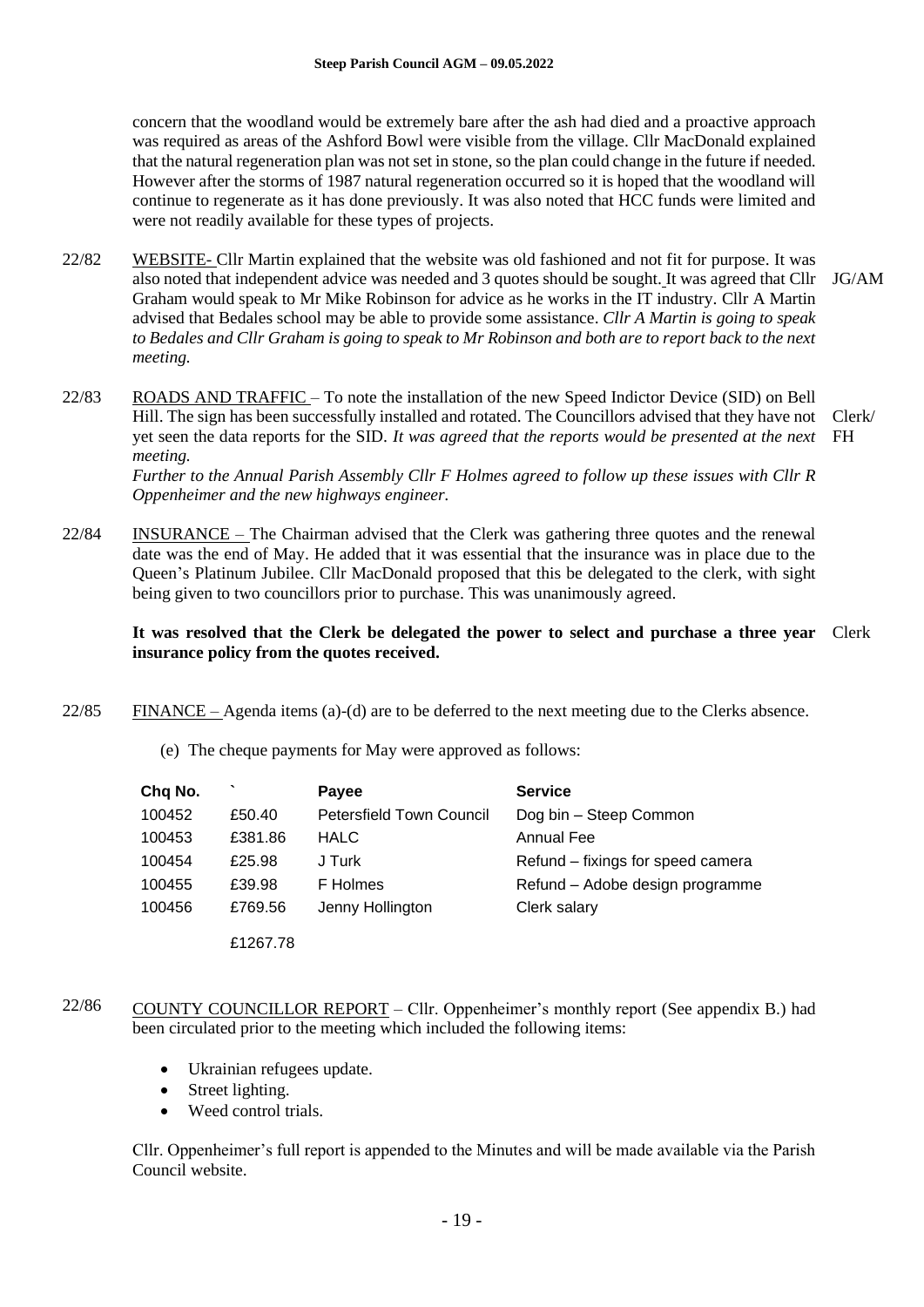### 22/87

- DISTRICT COUNCILLOR'S REPORT Cllr. Drew gave a short report which addressed the planning issues and lack of compliance. There have been no clear reason for the decision not being made regarding the Brickyards application. Cllr Drew has arranged a meeting with the Chief Executive of East Hampshire District Council. It is hoped that this will be an informative meeting which will be held in early June also with Cllr N Hurst and Cllr J MacDonald in attendance. Any case notes and history will be required. *Cllr J MacDonald is to speak to Cllr N Drew to discuss and*  JM*arrange the details of the meeting.*
- 22/88 STEEP WAR MEMORIAL – An advert was placed in the parish newsletter after the resignation of Suzanne and Tony Knights. The parish council were grateful for their service. It was noted that no one had yet come forward to take over the role.
- 22/89 THE QUEEN'S PLATINUM JUBILEE – Cllr T Cook gave a short report on the Queen's Platinum Jubilee event. Plans for the celebratory community event to be held on Saturday, 4<sup>th</sup> June at Steep Common are to include a Tug of War which will see the residents from each street complete against each other. A risk assessment is to be completed and signs advertising the event are to be put up.

DATE AND TIME OF NEXT MEETING – The next meeting of Steep Parish Council will be held on Monday, 6th June 2022 at 7.00 p.m. at Steep Village Hall.

Meeting closed at 9.24pm.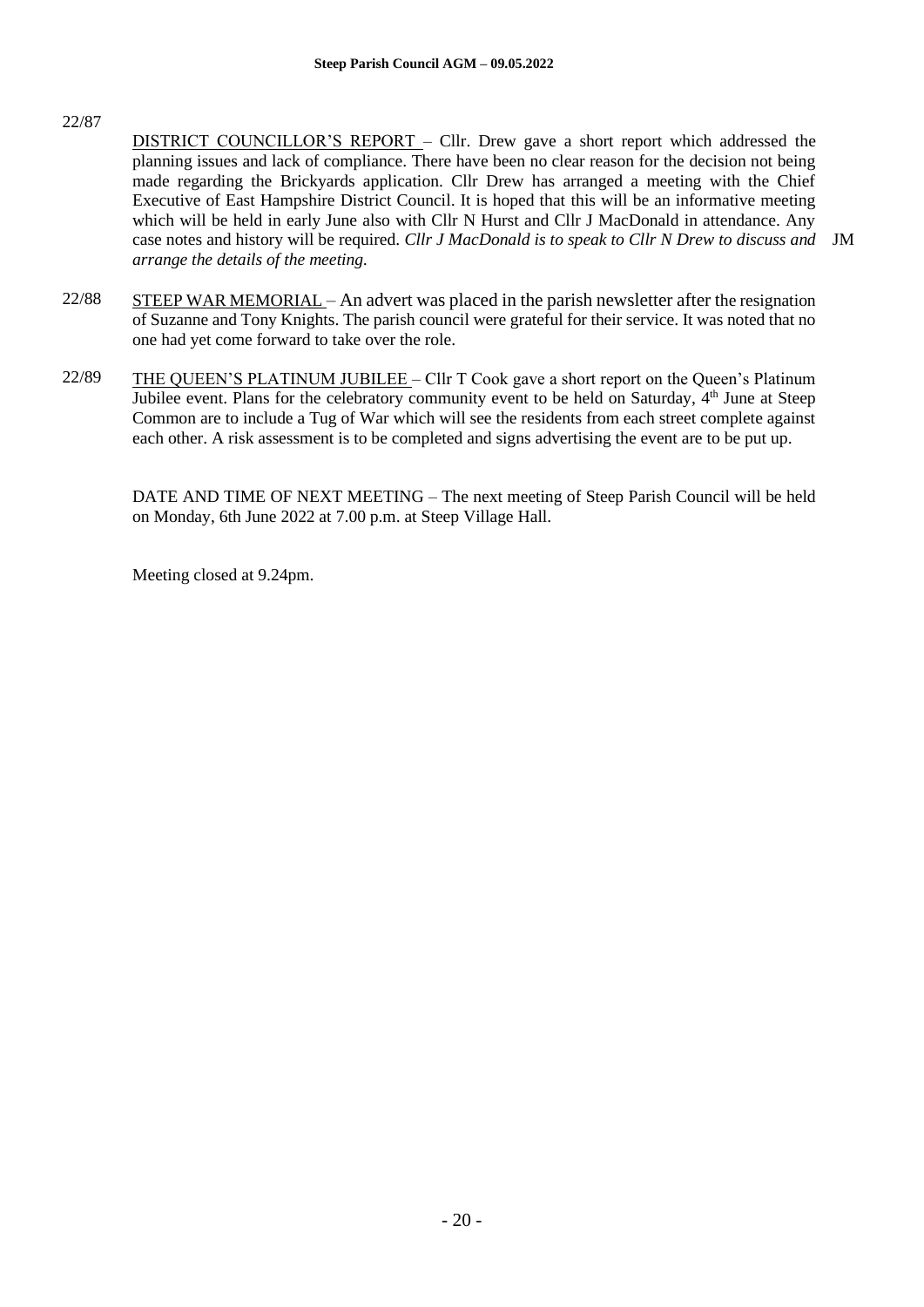#### Steep Parish Council Report for 9 May 2022 Council Meeting

#### **Land at Church Road Working Group**

The working group, comprising councillors Jenny M (chair) Charlotte, Nick Hurst, Freddie and residents Fran Box, Jessica Pocock, Jill Manson, Geoffrey Russell and Peter Cruttenden (secretary) has held a total of six full meetings.

Jill and Jenny M met with representatives from the Steep Together group, Genevieve Hayes and Alison Driver, with the purpose of exploring whether there was any common ground between the two groups. It was a positive first meeting, with a shared interest in respect of achieving a centre for the village. However, Steep Together would like to see less houses than that proposed by Wilson Designer Homes. It is hoped that more meetings will follow.

Subsequently, following the working group's meeting with Stuart and his team, Steve, the architect, has worked on Jill's sketched ideas and provided the group with 3 alternative layouts (options 6A,B&C) based on the proposal to develop a centre of the village which includes the village hall land. These were discussed at the sixth working group meeting on 26 April. At this meeting, it was agreed that option 6A was the preferred option. This provides for 5 market houses and 4 alms houses. This option will be presented to the Village Hall trustees as soon as possible for their comments.

The new website, [www.news.steep-pc.gov.uk](http://www.news.steep-pc.gov.uk/) is not yet quite up and running. This will provide a channel of information, with a feedback mechanism from residents directly to the Parish Council and shared with Stuart. The latest layout plan will be published here.

The working group is currently working on a small information leaflet, signposting ways in which residents can see the options and comment upon them. This will go to every household. The group is considering how else the latest options can be displayed – perhaps in the village hall porch or the telephone kiosk to ensure those without internet access can be fully involved.

Councillor Jenny Martin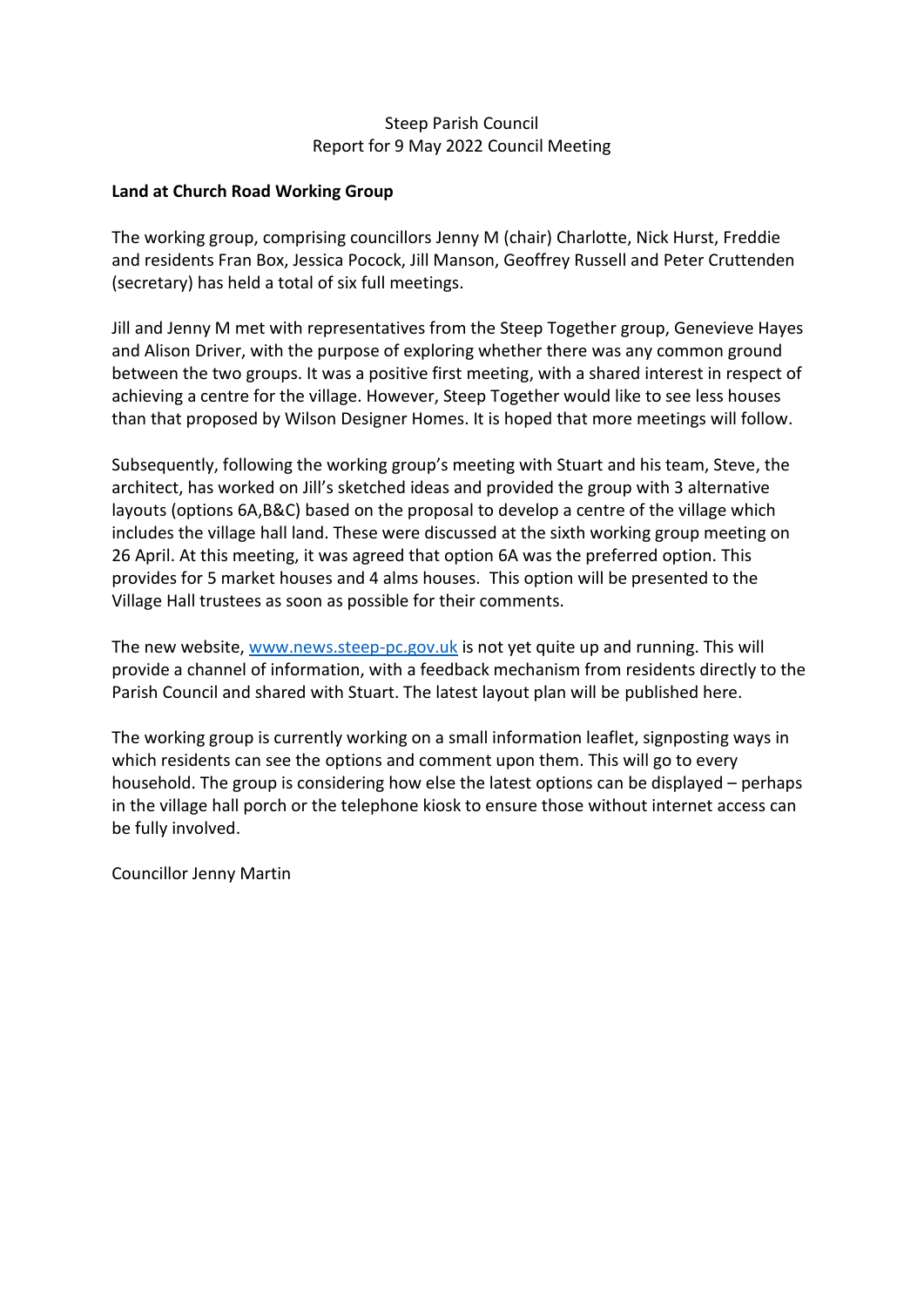# **COUNTY COUNCILLOR REPORT TO ALL PARISH COUNCILS IN PETERSFIELD HANGERS**

# **3 MAY 2022**

Due to the local elections taking place in parts of Hampshire this week, the County Council has been in purdah throughout April. As a consequence the County has not made many significant announcements over the last month.

### 1. Ukraine: Refugee Update

The County Council continues to work with key local partners to enable support and assistance to Ukrainian refugees (guests) arriving in Hampshire under the Government's Homes for Ukraine scheme. The focus remains on conducting home visits and ensuring key information is shared with guests and sponsors efficiently. The total number of visas issued to Ukrainians in Hampshire is now 1,128.

Visits to sponsors' homes continue to be arranged and undertaken at pace across the county and these visits continued over the Easter and bank holiday periods. Disclosure and Barring Services (DBS) checks are undertaken by Hampshire County Council. These checks are required of all sponsors under the Homes for Ukraine scheme. Collaborative safeguarding processes have also been established between Hampshire County Council and Hampshire Constabulary in support of DBS requirements.

Work is ongoing by Hampshire County Council and District and Borough authorities to develop local information for guests to complement the Government's Welcome Pack for Ukrainians arriving in the UK. On 25 April, 'Ukraine Connections' groups commenced in several Hampshire libraries. The sessions offer a welcoming space for Ukrainian guests to meet and find out more about library services, begin to meet others socially, and to find out more about life in their new, temporary home. There is also now a welcome page for Ukrainian guests with helpful links at: https://www.hants.gov.uk/ukraine/guests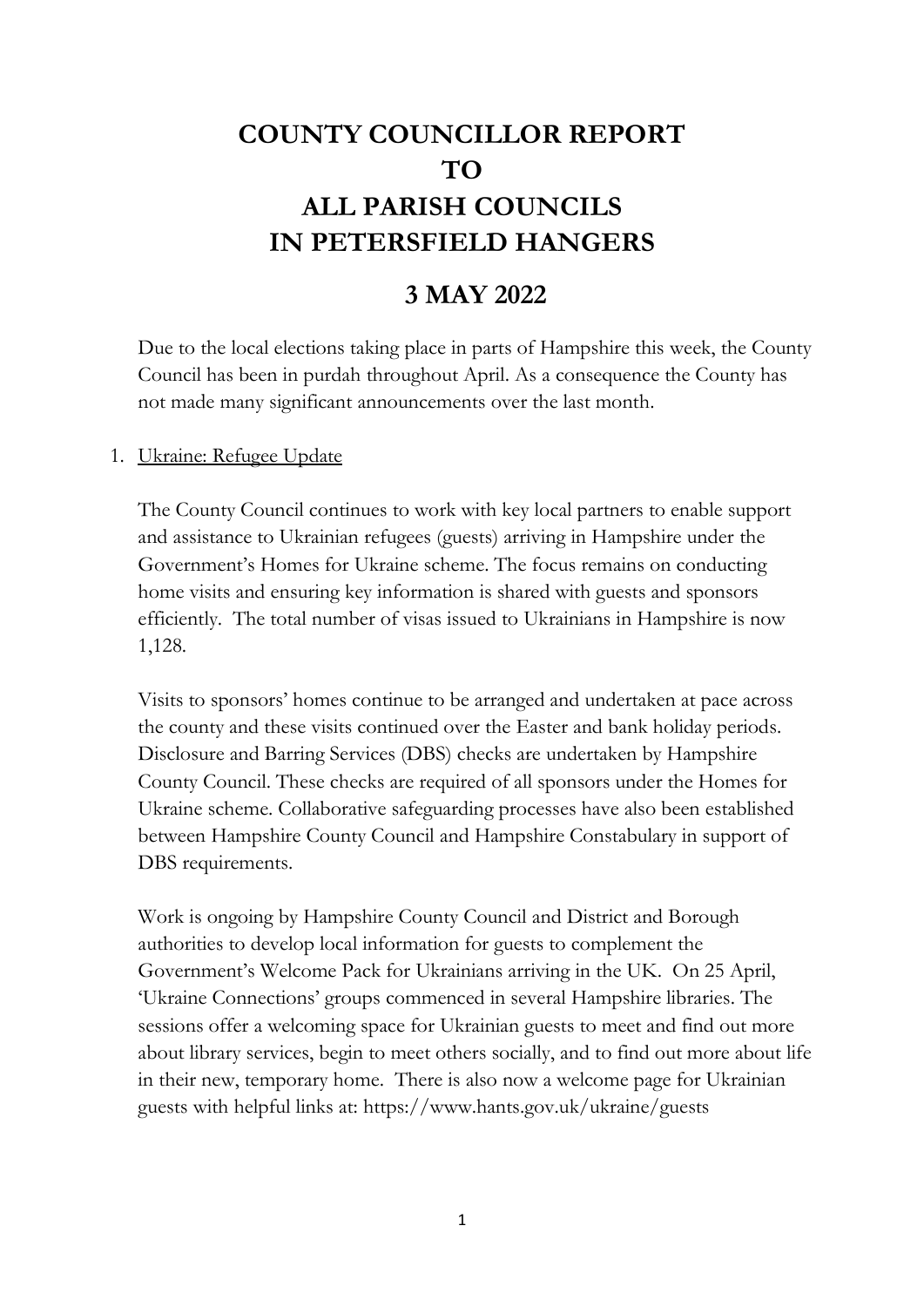# 2. Street Lighting

In my role as Executive Member for Highways at HCC I visited the SSE base at Port Solent last week. Maintenance for all of Hampshire's 133,952 streetlights is undertaken from this depot. I would like to share some interesting facts which I learned during my visit as follows:

- Our contract partner for streetlighting is now called Enerveo. Last year SSE sold their infrastructure arm to a company called Aurelius which is a German investment company. The new company Enerveo will be moving out of the SSE base over the next year. They plan to seek a location in central Hampshire.
- The streetlighting Private Finance Initiative (PFI) contract was signed in 2009 and commenced in 2010. It is a 25-year contract so we are coming up to the midway point later this year. The procurement process for the next contract term will need to commence in six years' time in 2028.
- All streetlights in Hampshire can be controlled remotely through the Mayflower system. This system employs a network of sub-masters around the county which all have SIMs and use the mobile network. These sub-masters then create a wireless network with nodes on other streetlights within 250 metres.
- This flexibility has enabled us to respond to a variety of requests. In Winchester we have reversed part-night lighting at the University's residential halls and in Basingstoke we have maintained night lighting to benefit a woman who is allergic to daylight and so can only leave her house at night.
- Due to the increase in electricity prices, our energy budget at Hampshire has gone up from  $\text{\emph{f}}\text{,}3.3\text{m}$  to  $\text{\emph{f}}\text{,}7\text{m}$  over the last ten years. This is despite substantial reductions in energy usage. In 2009, streetlighting consumed 53 gigawatts; by 2021 that was down to 21 gigawatts which is a 66% reduction. This has primarily been achieved through LED replacements, dimming and part-night lighting.
- In 2009 there were around 46,000 faults reported per year. There are now approximately 30,000 faults per year. The average repair time is 2.42 days. This repair performance makes Hampshire the fourth best county in the UK.